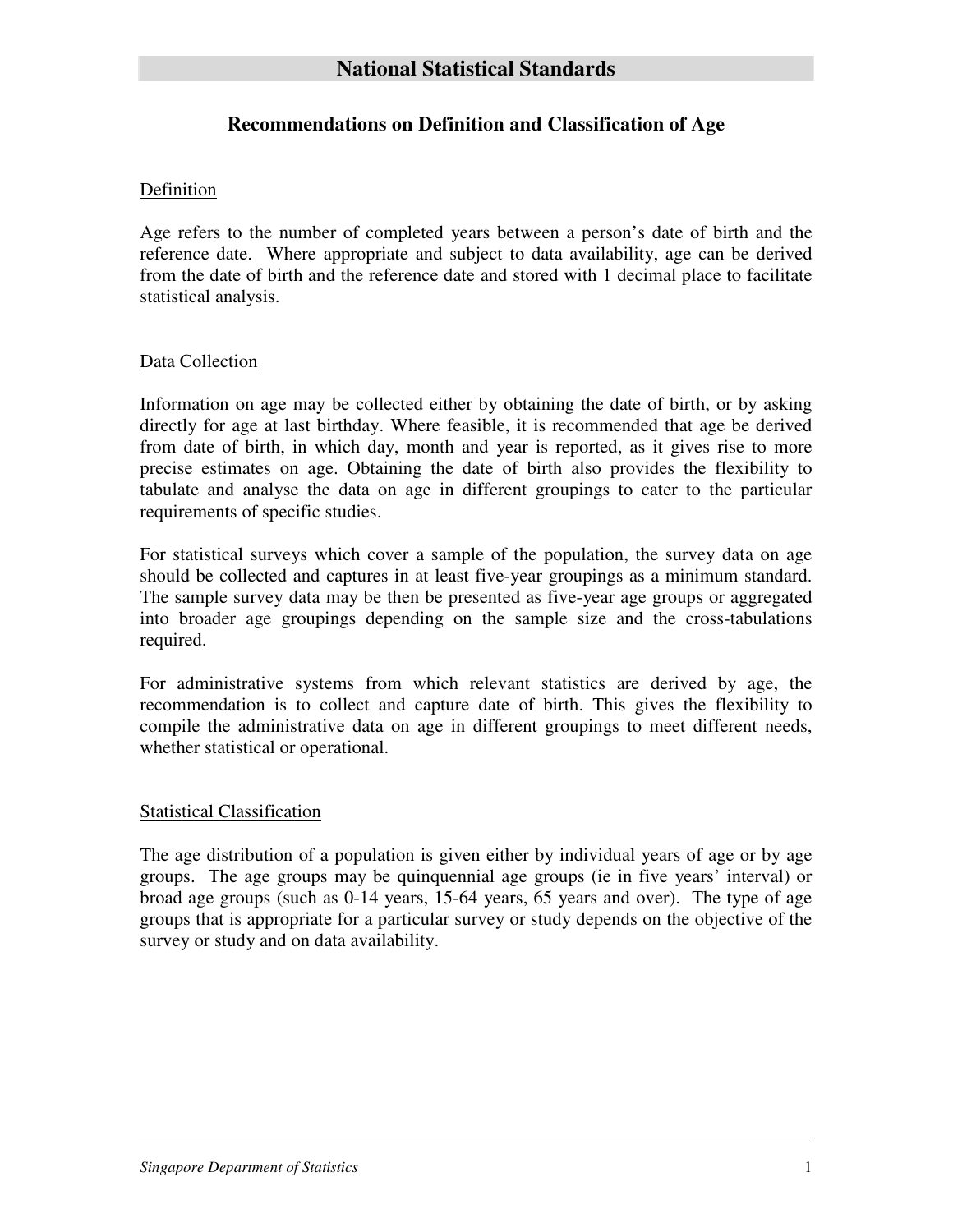In general, the age distribution of the population for demographic purposes should be given in five-year age groups extending to 90 years and over.

|               | Age categories: five year age groups |                   |
|---------------|--------------------------------------|-------------------|
| $0-4$ years   | 35-39 years                          | $70-74$ years     |
| 5-9 years     | $40-44$ years                        | 75-79 years       |
| $10-14$ years | 45-49 years                          | 80-84 years       |
| $15-19$ years | $50-54$ years                        | 85-89 years       |
| $20-24$ years | 55-59 years                          | 90 years and over |
| $25-29$ years | $60-64$ years                        |                   |
| 30-34 years   | $65-69$ years                        |                   |
|               |                                      |                   |

For studies of the economically active or working populations, the age distribution should cover persons in the typical ages for economic activity (eg 15 years and over or 20 years and over) and may be given in five-year age groups up to 65 or 70 years and over, depending on sample size of the survey data.

### Definitions of Particular Age Groupings and Age-related Variables

For the purpose of compiling and analysing population statistics, the following statistical definitions should be adopted to ensure consistency and comparability of data.

| <b>Elderly Persons</b> | Persons aged 65 years and over.                                                                                |  |
|------------------------|----------------------------------------------------------------------------------------------------------------|--|
| Young-Old              | Persons aged 65-74 years                                                                                       |  |
| Medium-Old             | Persons aged 75-84 years                                                                                       |  |
| Oldest-Old             | Persons aged 85 years and over.                                                                                |  |
| Age Dependency Ratio   | Number of persons below 15 years old and those aged<br>65 years and over per 100 persons aged $15 - 64$ years. |  |
|                        | <b>OR</b>                                                                                                      |  |
|                        | Number of persons below 20 years old and those aged<br>65 years and over per 100 persons aged $20 - 64$ years. |  |
| Child Dependency Ratio | Number of persons below 15 years old per 100 persons<br>aged $15 - 64$ years.                                  |  |
|                        | <b>OR</b>                                                                                                      |  |
|                        | Number of persons below 20 years old per 100 persons<br>aged $20 - 64$ years.                                  |  |